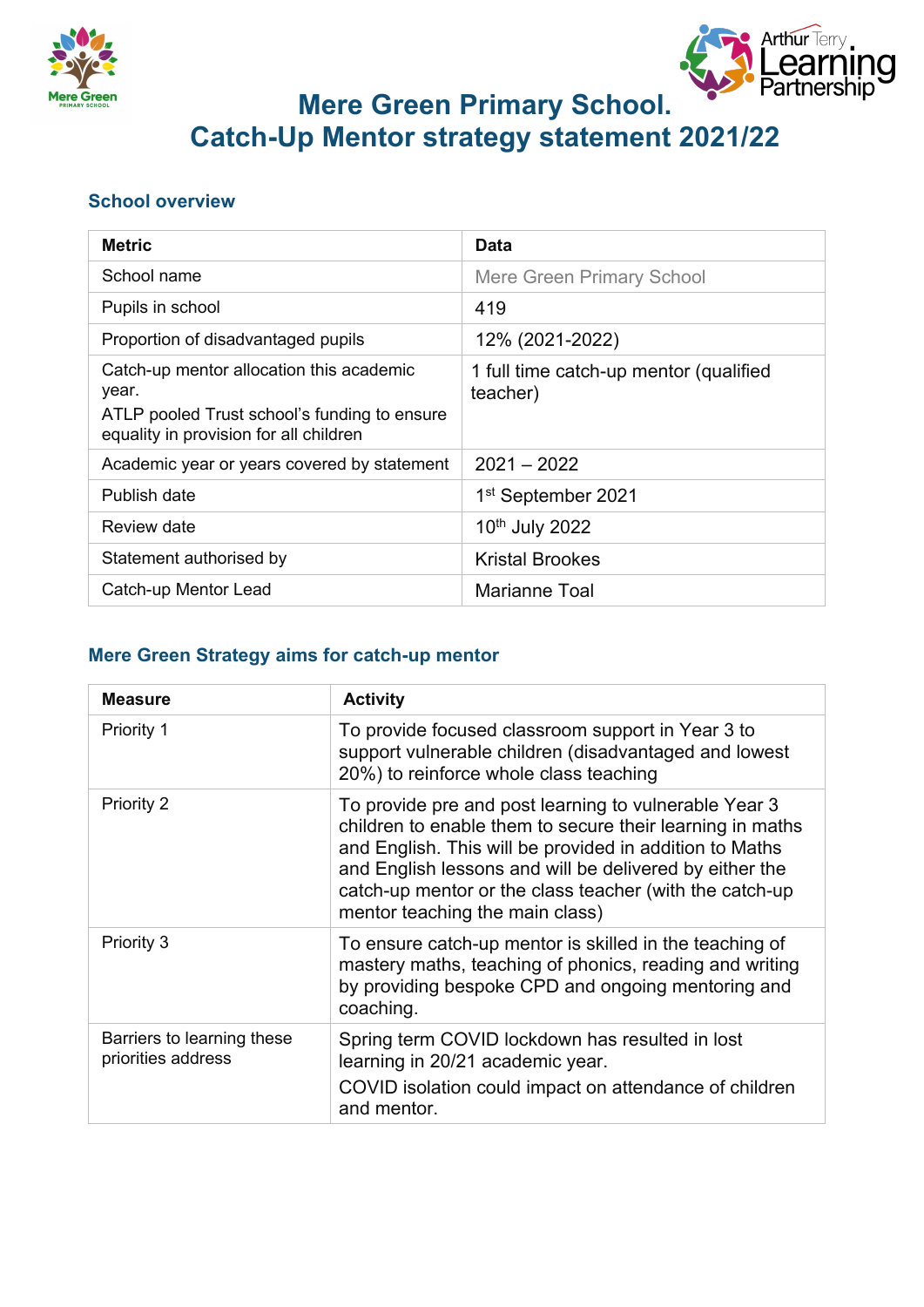### **Teaching priorities for current academic year**

| Aim                     | <b>Target</b>                                                                                                                                            | <b>Target date</b> |
|-------------------------|----------------------------------------------------------------------------------------------------------------------------------------------------------|--------------------|
| Progress in Reading     | Targeted Yr3 children make<br>accelerated progress and close the<br>attainment gap created by COVID-19<br>isolation periods and national<br>lockdown.    | <b>July 2022</b>   |
| Progress in Writing     | Targeted Yr3 children make<br>accelerated progress and close the<br>attainment gap created by COVID-19<br>isolation periods and national<br>lockdown.    | <b>July 2022</b>   |
| Progress in Mathematics | Targeted Yr3 children make<br>accelerated progress and close the<br>attainment gap created by COVID-19<br>isolation periods and national<br>lockdown.    | <b>July 2022</b>   |
| Phonics                 | Targeted Year 3 children to improve<br>their PSC from the start of the<br>academic year, securing a pass rate in<br>their PSC.                           | <b>July 2022</b>   |
|                         | Targeted Year 2 children to improve<br>their PSC from the start of the<br>academic year, securing a pass rate in<br>their PSC by end of the autumn term. |                    |

### **Monitoring and Implementation**

| Area             | <b>Challenge</b>                                                                                                    | <b>Mitigating action</b>                                                                                                                                                                                                                                                                                                                          |
|------------------|---------------------------------------------------------------------------------------------------------------------|---------------------------------------------------------------------------------------------------------------------------------------------------------------------------------------------------------------------------------------------------------------------------------------------------------------------------------------------------|
| Teaching         | Ensuring quality time is<br>dedicated to catch-up mentor's<br>professional development with<br>one to one feedback. | A bespoke CPD programme is<br>delivered to ensure mentor is<br>skilled (subject knowledge and<br>pedagogy) and confident to<br>deliver teaching to vulnerable<br>children in maths, reading,<br>phonics and writing.<br>Instructional coaching provided<br>by Reading Leader and phonics<br>leader to ensure high quality<br>delivery of reading. |
| Targeted support | Ensuring catch-up mentor is<br>impacting on improved<br>outcomes for targeted children.                             | Class teacher and English and<br>Maths leaders to monitor impact<br>and provision. Make<br>amendments where necessary                                                                                                                                                                                                                             |